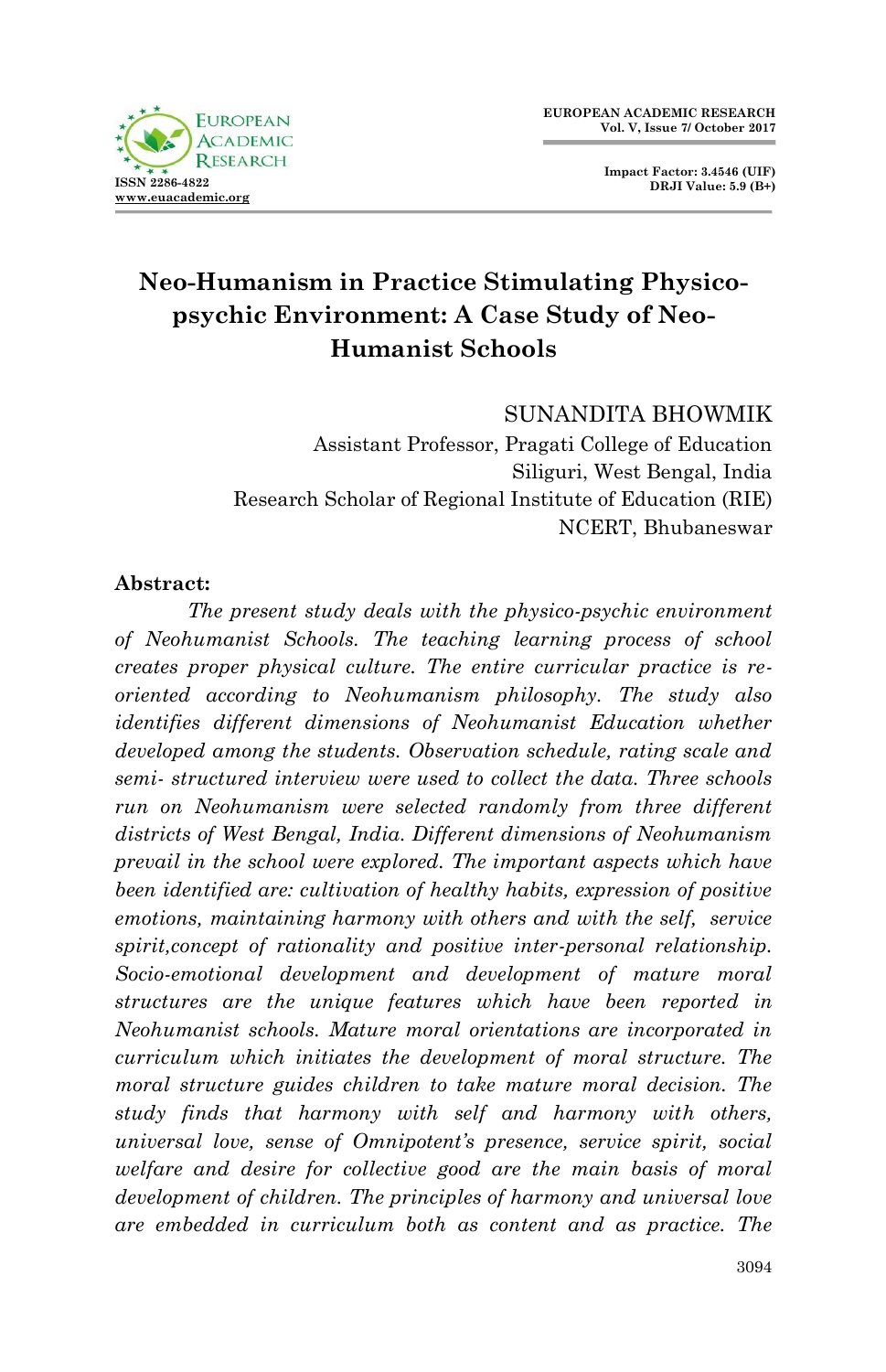*students avoid such actions and thoughts that cause harm to others even if these bring self pleasure.* 

**Key words:** Neohumanism, rationality, physico-psychic environment, harmony, emotional support.

## **INTRODUCTION**

The ultimate aim of education is to develop the quality of life of the students. Primary education is the base of laying the foundation of the pyramid of education to achieve all round development of children. Primary education is the first phase of man- making. Whatever children learn at this young age will guide him/ her throughout the life. If one received fundamentals of education in the formative period of life, one will keep oneself alright even in the odd situation. Education lays the foundation for all-round development of the childphysical, intellectual, moral, emotional, social and spiritual. True education does not mean only providing facts and information; neither has it relied solely on intellectual training. Primary education should meet the basic needs of an individual. It consists of receiving basic knowledge, imbibing norms and values of society, acquiring life skills, possessing right attitudes and developing strength of character which in turn guides an individual to become a self-satisfying and socially productive member of the society.

Neo-humanism- a psycho-spiritual philosophy. Neohumanism is a reinterpretation of Humanism. In Neohumanism, P. R. Sarkar (1921-1990) integrates spiritual, psycho-social and environmental perspectives. The Neohumanists schools are mainly based on the combination of Idealism and Pragmatism. That means let the child realizing the essence of Idealism through regular practice and experience. Along with the intellectual development, this school tries to strengthen psychic power and intuitional and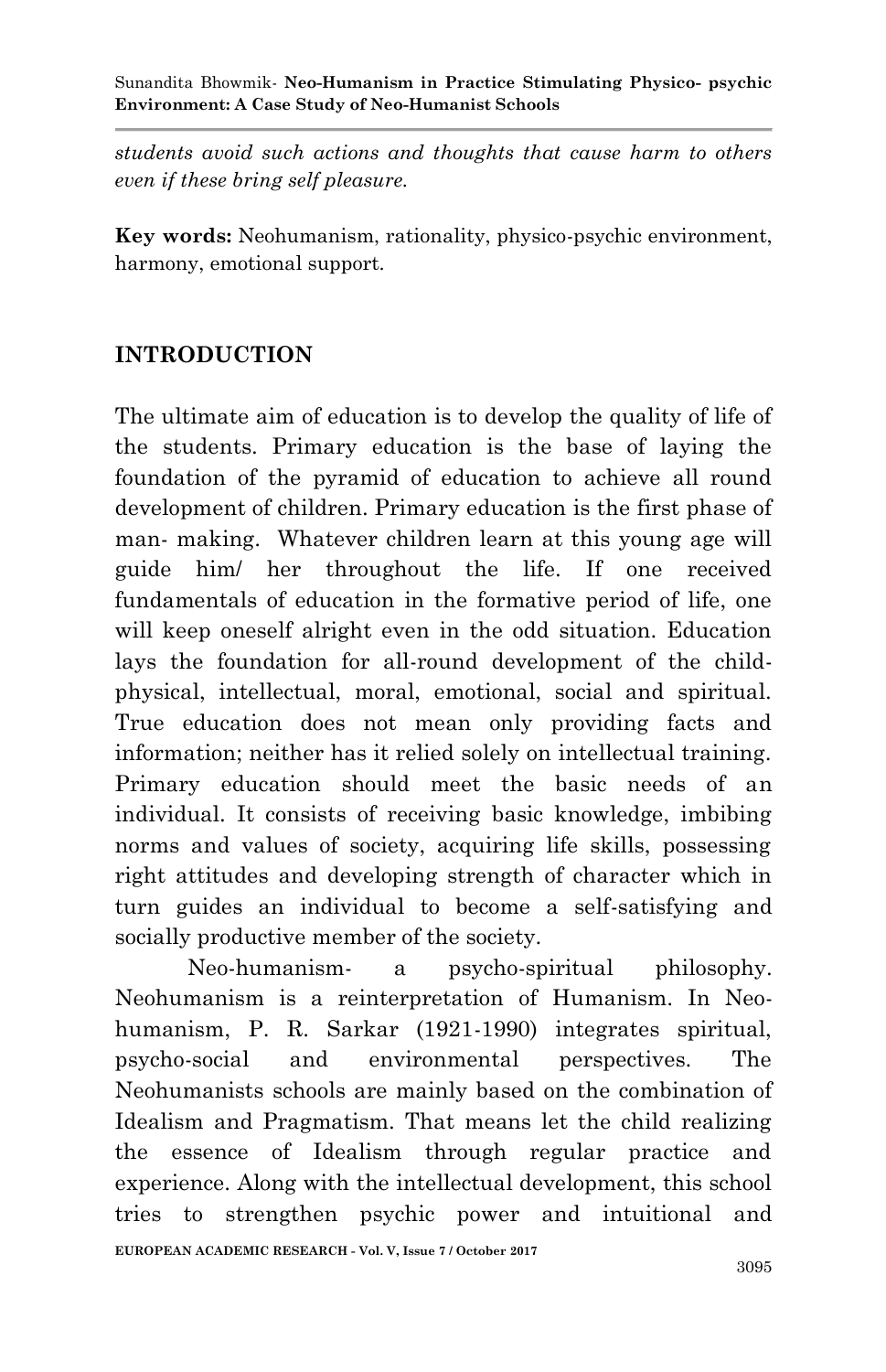transcendental knowledge. Yoga for health, quiet time exercise, moral teaching, morning circle and control of breathing, music, dance, drama, service projects all are incorporated in the school curriculum along with the content knowledge. NHE curriculum is framed to balance in three strata-physical, psychic and spiritual. Early intervention for moral development is another important aspect of this school. Instead of rote learning, these schools create a physic psychic environment that arouses thirst for knowledge among the students. Neo-humanist Education (NHE) suggests integrated and inter-disciplinary curriculum so that the different layers of mind remain engaged simultaneously. NHE curriculum incorporates the spiritual and moral practice of Astaunga Yoga for development of integrated personality. Along with cognitive development, proper physical development, development of rationality, socio-emotional development and moral and spiritual development are the main focus of these schools.

The environment of Neohumanist Schools maintain a balance in the individual and social needs of children. The environment is physically safe, emotionally secure and psychologically enabling. Lifelong love of learning is to be inculcated in each student and reflected by everyone associated with the school. The child feels safe, encouraged and looks forward to attending school as a results of this psycho-social approach to education. Children should learn about the self, the dietary insight, the ecological dimensions of the body, and the nature around them, the role they have to play in the society, their interconnectedness with other living and non living beings and above all a strong feeling of a connecting link between self and the Supreme Entity.

## **RATIONALE OF THE STUDY**

The very purpose of primary education is not only to acquire the basic skills of reading, writing and arithmetic. Primary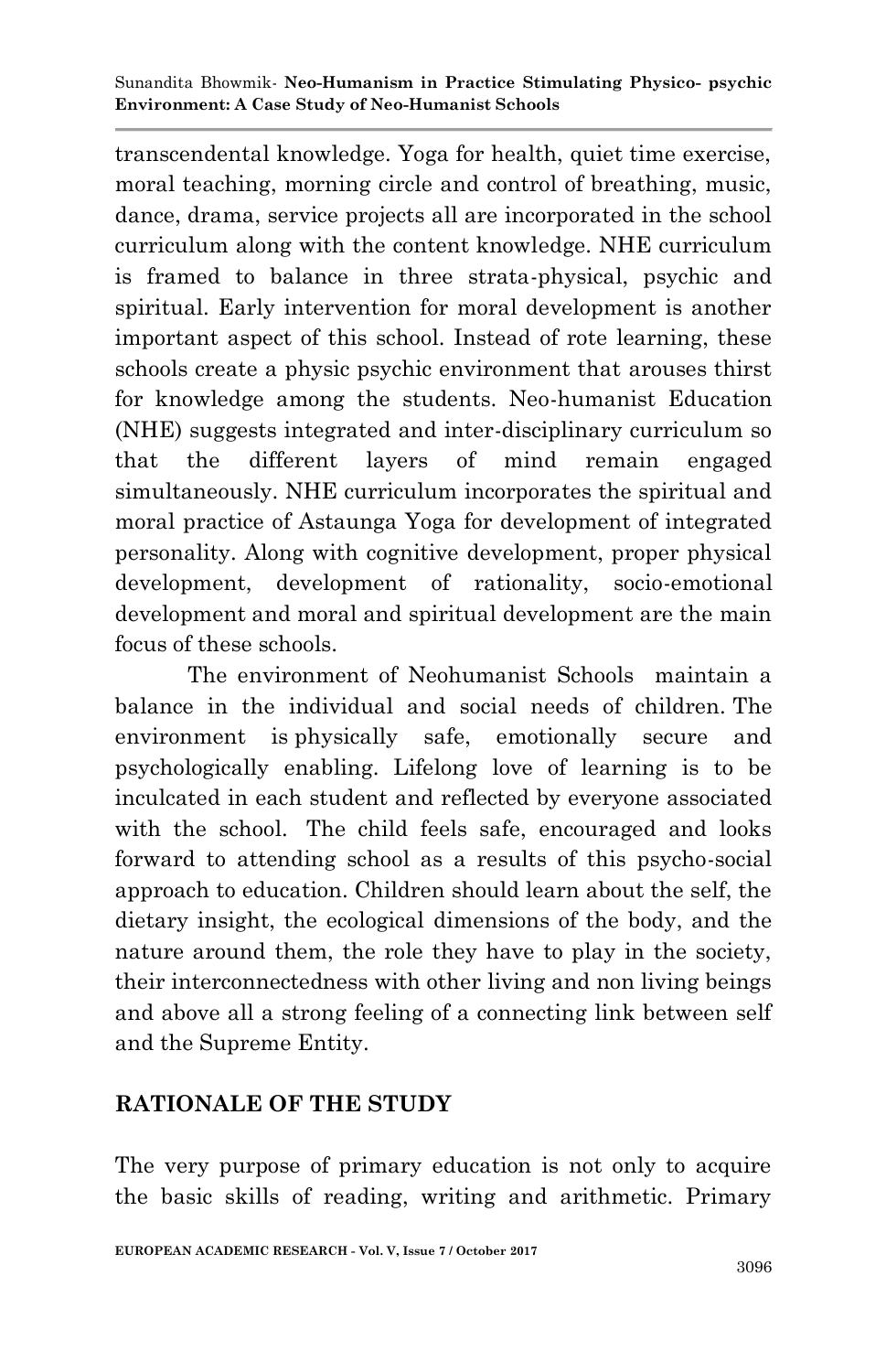education is considered as a major vehicle for inculcation of values among children. It is the right time to build the character. The purpose of primary education is to develop an integrated personality of children through addressing physical, mental, social, moral and spiritual levels of an individual. Present day primary school curriculum is information centric, knowledge centric and skills centric. There is little scope for harmonious development. Exploring spiritual potentiality is totally missing in the curriculum. The classroom environment are designed in such a way, where the teachers' role is very active and children remain passive listener and they are swallowing the information like quinine pill. Intellectual ability may be enhanced through this curriculum but other dimensions of personality like, social, emotional, behavioural, moral and spiritual sides are totally neglected in our curriculum.

The different dimensions of integrated personality according to Neohumanist education are: physical well being, mental maturity, emotional stability, and proper social orientation of students. The Neo-humanist education aims to help every child to develop integrated personality. In Neohumanist education, integrated personality development is enhanced. Neo-humanist education supports an integral education at the physical, psychic and spiritual level which is both knowledge and experience based. It is based on the principles such as; respect other people and self, to promote mental expansion, to develop the spirit of unity, to awaken universal love-a potential to love all forms of existence. Integrating ancient wisdom with modern science, it offers a simple and effective programme to build character. According to NHE children should learn about the self, the ecological dimensions of the body and the nature around them, the role they have to play in the society, their interconnectedness with other living and non living beings and above all a strong feeling of a connecting self and the Supreme Entity. It suggests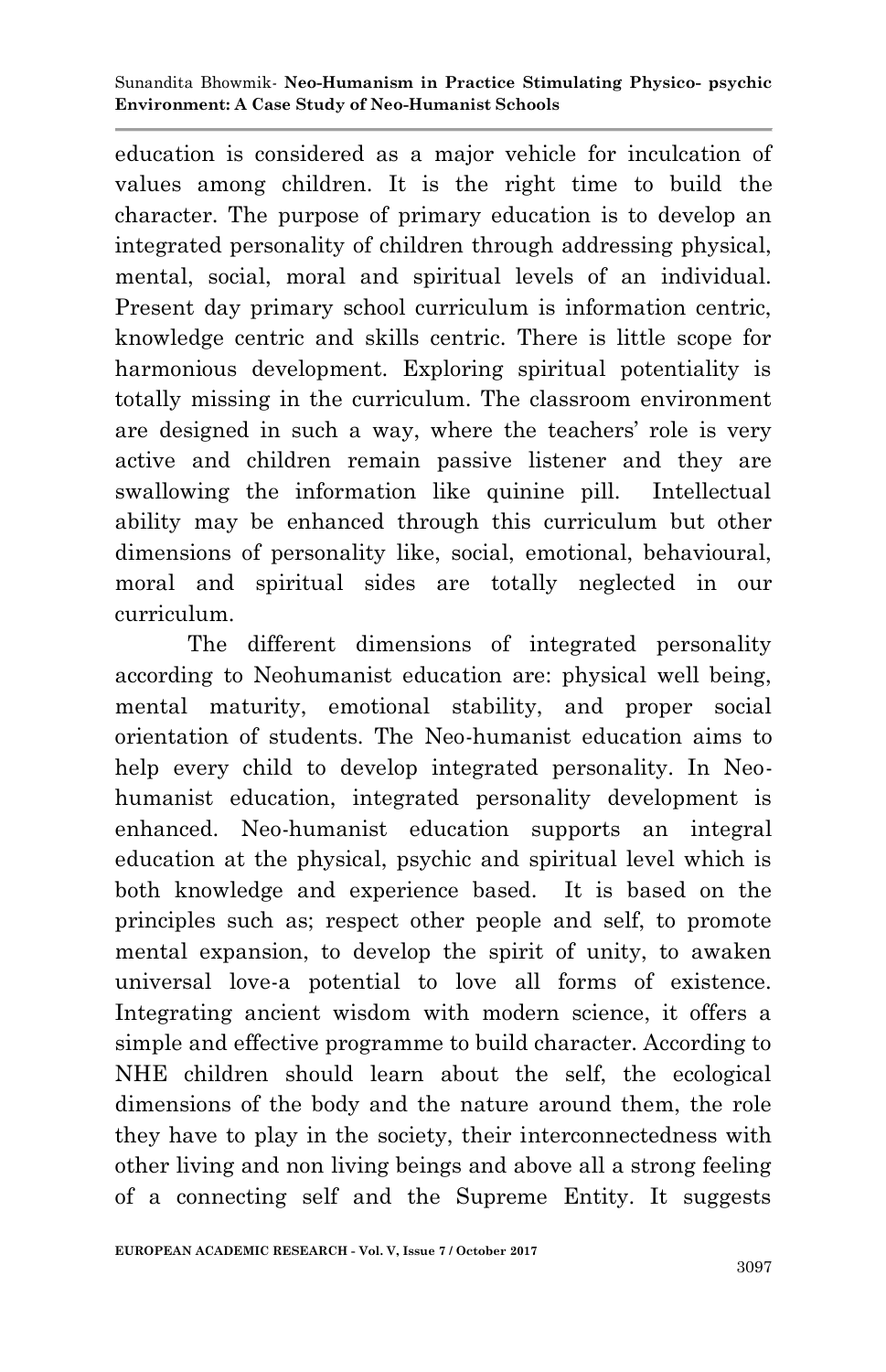integrated curriculum of morality, humanity, creativity, spirituality and universal love.

Neohumanist Schools across the world are established to bring the philosophy of Neo-humanism in the practical field. The main purpose of these schools are to develop a Neo humanist society. The physico-psychic environment, curriculum, the curriculum transaction, the role of teachers all together create a physico-psycho-spiritual environment that helps in developing a integrated personality of the children. Neohumanist Education provides the social, emotional, moral, ethical, academic, spiritual and physical building blocks to enhance their learning experience.

Recently, many research have taken interest on studying the reflection of Neohumanism in Schools and their impacts on integrated personality development of children. Researchers have conducted studies on the role of NHE on socio- emotional and cognitive development of children. Some of the relevant studies are discussed in the following paragraph.

Ratanadevansnda (2003) in his study "what are schools for" found that conducive learning environment is enhanced in Neohumanist schools. Bussey (2009) critically analysed the place of Causal layered pedagogy in Ananda Marga schools. Brim and A. Rama (2010) critically analyzed the NHE curriculum and emphasized that Astaunga Yoga is the core subject of NHE curriculum for the development of integrated personality. Pelanda and Liana (2011) conducted a study of application of principles of Neo-humanist education on childhood and found that psycho-social environment of Ananda Marga school is essential for development of positive self image. Ac Shambhusivananda (2011) theoretically analyzed the roots of societal transformation and the role of inner ecology and outer ecology in total transformation of a child. Greis (2013) thoroughly studied the curriculum transaction and found that story telling, dance, drama, arts and music and theatre are all important tools of integrated personality development in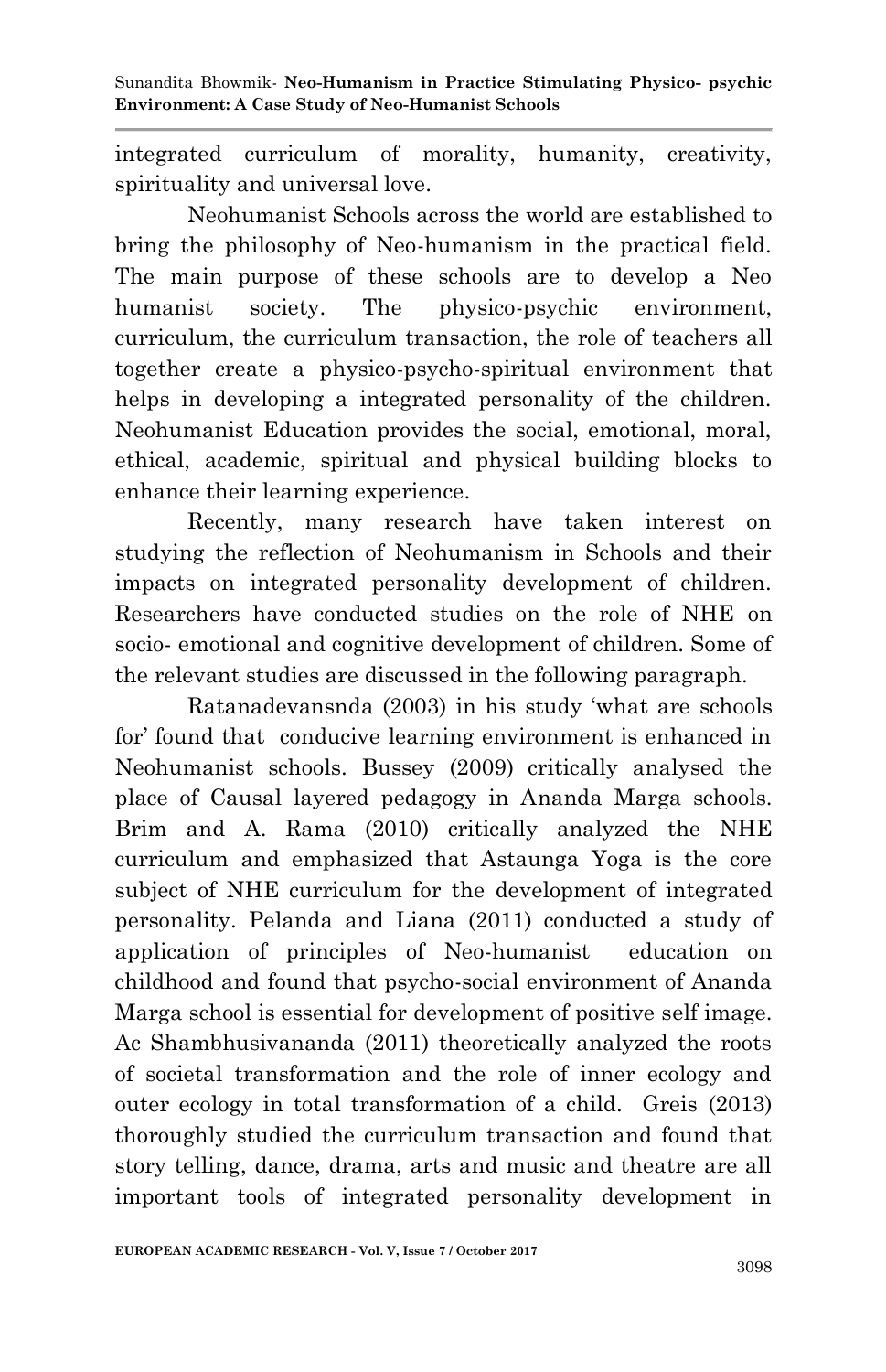childhood. Jacobson (2013) critically analyzed the interaction between individual and environment. Werakul (2014) found that the moral principles of Neo-Humanist education are effective in developing and enhancing ethics. Neohumanist Education (NHE) attempts to develop three aspects using specific guidelines in each area such as: yoga and diet in the physical, developing awakened conscience in the mental, and meditation in the spiritual.

The above discussed research studies reveal that attempts have been made by researchers to explore Neohumanism philosophy in practice, to examine the extent at which components of Neohumanism are being reflected in practical field. Effectiveness of NHE curriculum and curriculum transaction in promoting personality in pre-primary and training programme for adult has been studied abroad. But no empirical research has been reported in India to examine the extent to which the principles of NHE is reflected in Neohumanist schools which are popularly known as Ananda Marga School.

In this context, the investigator has raised the following research questions for investigation:

- 1. To what extent the principles of Neo-humanist philosophy are translated into the practical field (school)?
- 2. What are the different dimensions of Neohumanism being fostered in social system of school?
- 3. To what extent the essence of philosophy of Neohumanism is reflected in the physico-psychic environment of Neohumanist School?
- 4. To what extent the school environment brings the change in socio-emotional status of students?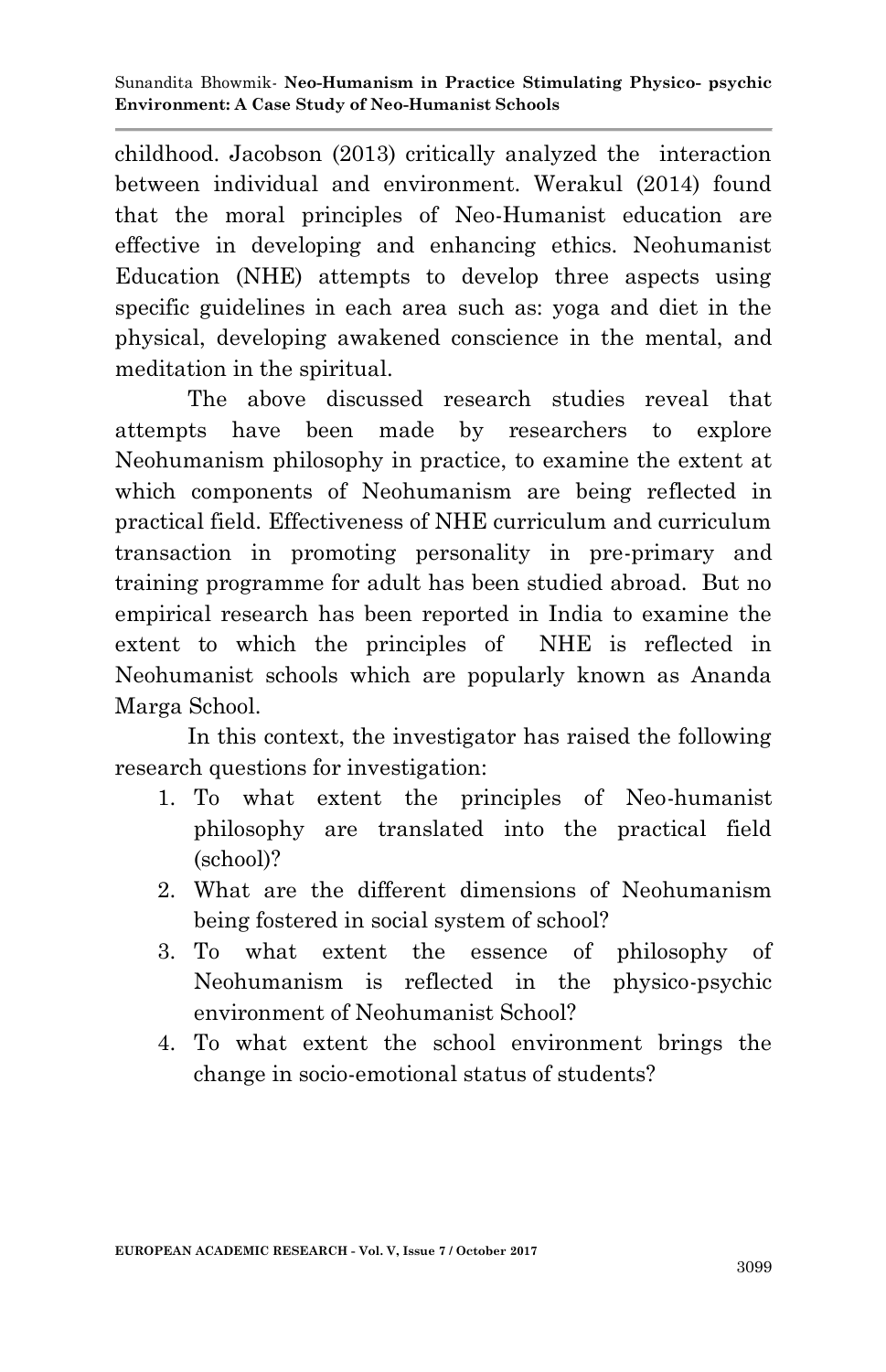### **STATEMENT OF THE PROBLEM**

The present problem would be stated as "Neo-Humanism in Practice Stimulating Physico- psychic Environment: Empirical evidences from institutional case study."

### **OBJECTIVES**

- 1. To identify the different dimensions of Neohumanism developed among the students
- 2. To explore the physico-psychic environment of Neohumanist Schools
- 3. To study the effect of physico-psychic environment on socio-emotional development of students
- 4. To study the traits of morality developed among the students

## **METHODOLOGY**

The institutional case study methods were adopted from three different institutions to explore the physico-psychic environment of schools. The institutions chosen are the primary schools based on Neohumanism which are also popularly known as Ananda Marga School. Three schools were selected randomly from three different districts of West Bengal namely, Darjeeling, Jalpaiguri and South Dinajpur. The schools are up to primary level and follow NHE principles in its curriculum, teaching, evaluation and other activities. The principal of the school is saffron (Nun). Both boys and girls are studying in the age group of 5 to 10. All the teachers, students, parents and other members of schools are involved in this study as sample.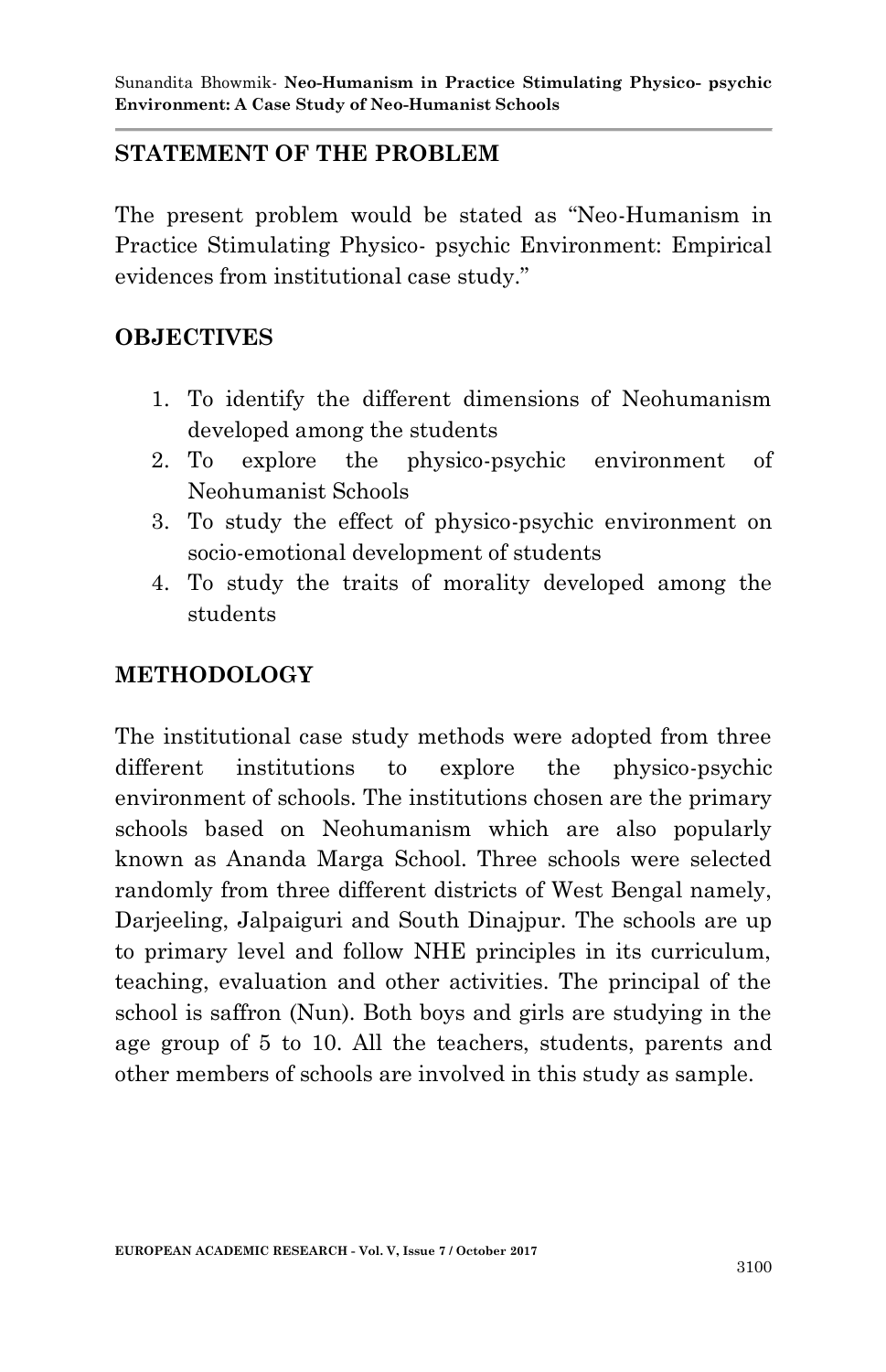### **TOOLS AND TECHNIQUES**

To achieve the first objective, self- developed observation schedule and rating scales were used to identify different dimensions of Neohumanism developed among the students. In case of second objective, observation schedule was prepared to study different co-curricular activities and teaching learning approaches in school. Semi-structured interview schedule was used for students, teachers and parents to collect data in fulfilling the third objective, role of NHE school in socioemotional development of the children. In order to explore the fourth objective, semi structured interview, reasoning for moral dilemma and bibliotherapy were used to collect data. All the tools are validated by taking expert comments on relevance of items. The investigator also recorded qualitative data by observing, writing in diary, voice recording, taking photographs and notes on special behavior.

### **ANALYSIS AND INTERPRETATION**

### **A. Dimensions of Neohumanism Developed among the students**

| <b>Dimensions</b>      | Average score      | Percentage | <b>Total Score on Scale</b> |
|------------------------|--------------------|------------|-----------------------------|
| Physical               | $Sch1-25$          | 89.53      | 30                          |
|                        | Sch2-27.6<br>26.86 |            |                             |
|                        | Sch3-28            |            |                             |
| Emotional              | Sch1-28.5          | 95         | 30                          |
|                        | Sch2-29<br>$-28.5$ |            |                             |
|                        | Sch3-27            |            |                             |
| with<br><b>Harmony</b> | Sch1-28.8          | 96.43      | 30                          |
| others                 | Sch2-28<br>28.93   |            |                             |
|                        | Sch3-30            |            |                             |
| Harmony with self      | Sch1-23            | 74         | 30                          |
|                        | Sch2-19.5<br>22.2  |            |                             |
|                        | Sch3-24            |            |                             |
| Inter-personal         | $Sch1-26$          | 86         | 30                          |
|                        | Sch2-27.5<br>25.8  |            |                             |
|                        | Sch3-24            |            |                             |

#### **Table 1: Scores of rating scales indicating presence of Dimensions of Neohumanism**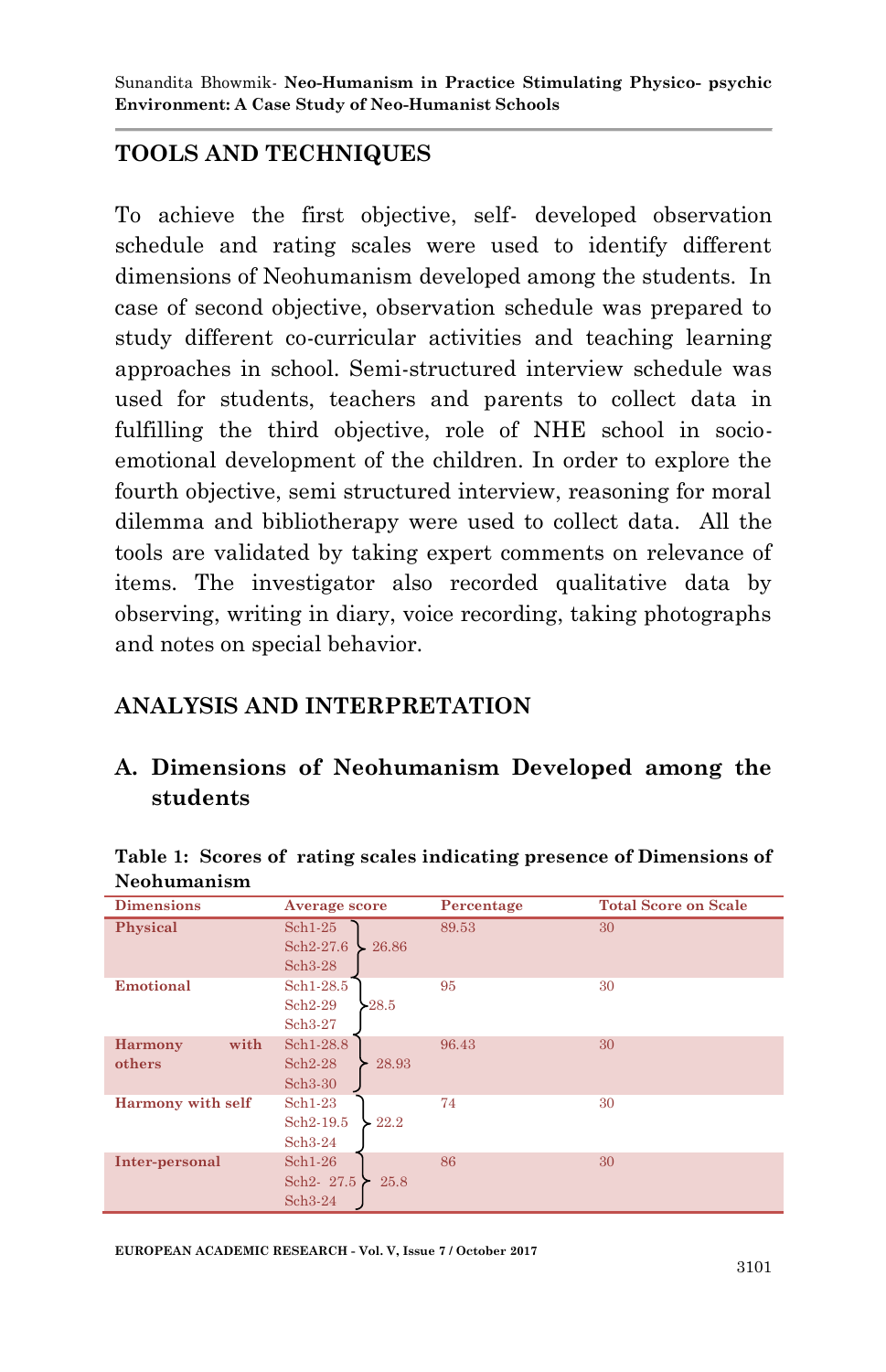| Rational      | Sch1-14.5          | 57.3  | 30 |
|---------------|--------------------|-------|----|
|               | Sch2-18<br>17.2    |       |    |
|               | Sch3-19            |       |    |
| Social        | $Sch1-25$          | 88.43 | 30 |
|               | Sch2-26.6<br>26.53 |       |    |
|               | Sch3-28            |       |    |
| Environmental | $Sch1-29$          | 91    | 30 |
| Awareness     | Sch2-27<br>27.3    |       |    |
|               | Sch3-26            |       |    |

|          |  |  | Table 2: Average scores of eight dimensions prominent among the |  |  |
|----------|--|--|-----------------------------------------------------------------|--|--|
| students |  |  |                                                                 |  |  |

|                     | Scores<br>Average |       |
|---------------------|-------------------|-------|
| Dimensions          | in Three schools  | Total |
| Physical            | 26.9              | 30    |
| Emotional           | 28.5              | 30    |
| Harmony with others | 28.9              | 30    |
| Harmony with self   | 22.2              | 30    |
| Interpersonal       | 25.8              | 30    |
| Rational            | 17.2              | 30    |
| Social              | 26.5              | 30    |
| Environmental       | 27.3              | 30    |



**Fig 1: Graphical presentation showing comparison among the different Dimensions found among the students**

The various dimensions emphasized in Neohumanist Education are: Physical, emotional, moral, inter personal, rational, social and environmental. Hence the primary curriculum both in content and as practice incorporates these dimensions integrated personality development of students. Moral trait has two significant parts: harmony with others and harmony with self. The above graph shows that the two dimensions namely,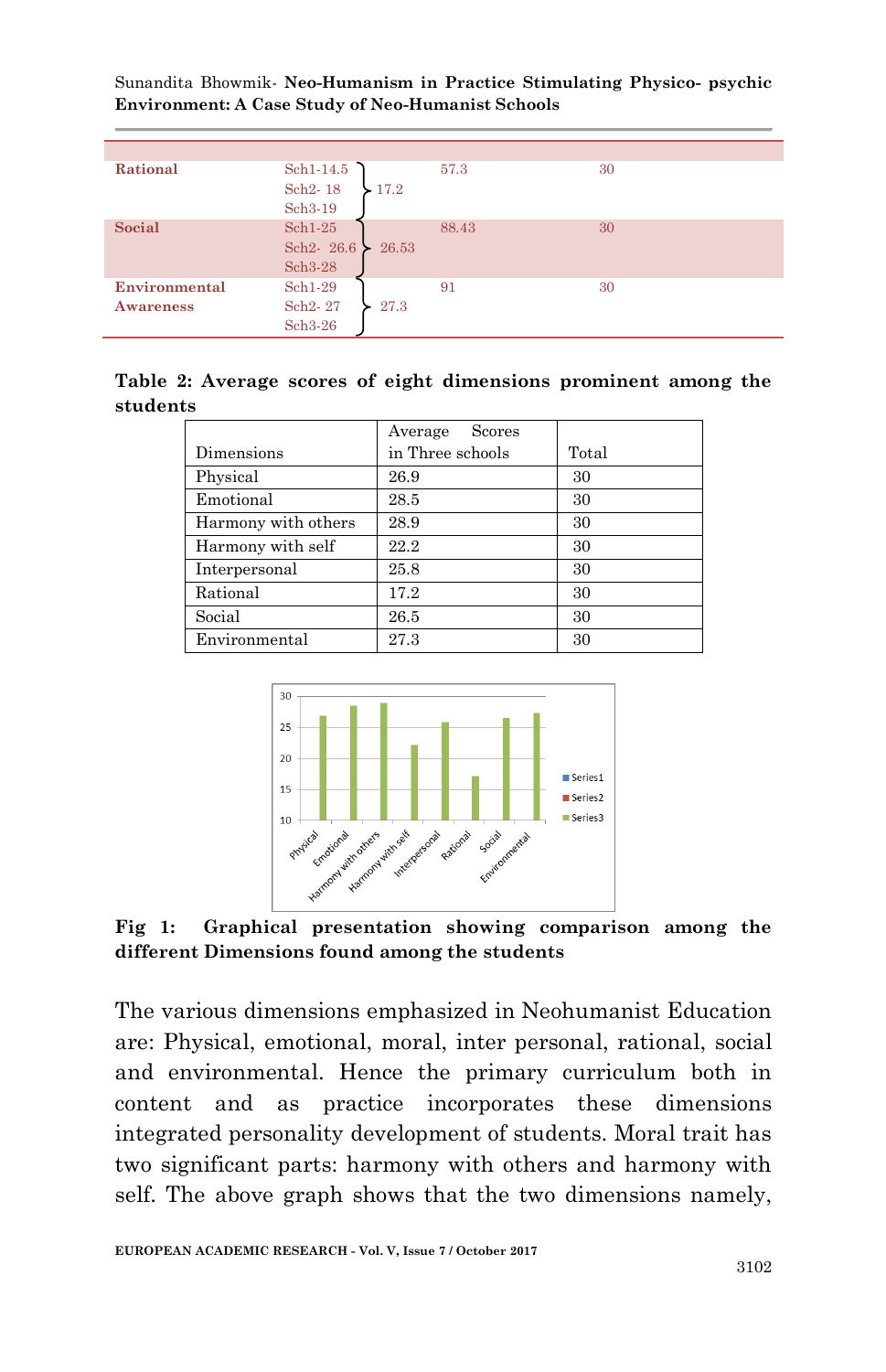emotional and harmony with others is very prominent in all the three schools. The trait of rationality is significantly less developed among the students. It has been noticed that the young children are emotionally more motivated than rationality.

## **B. Physico-psychic Environment of Neuhumanist Schools**

The environment of school plays a significant role in developing the child as a whole. It is the place where the learning process, both formal and informal takes place. "The knowledge that a human acquires in touch with physicality is in its first stage physico-psychic. And when this physico-psychic knowledge becomes established in the mind, it is known as "psychic knowledge". The psychic knowledge when is translated into the external world it is psycho-physical. In Neohumanist education system both the knowledge are emphasized. Different curricular inputs and practices in school create a physical world that would be considered as a microcosm of what the world can be like. While practicing all curricular inputs in school, the students gain knowledge through motor organs and sense organs. This type of knowledge is physico-psychic.

Different aspects of physico-psychic environment which are found in Ananda Marga School are as follows:

- Fearless learning environment
- Emotional support
- Social Relationship
- Joyful learning
- Sense of Aesthetics
- Cultivation of Healthy Habits
- Cultivation of Morality
- Spiritual Vibration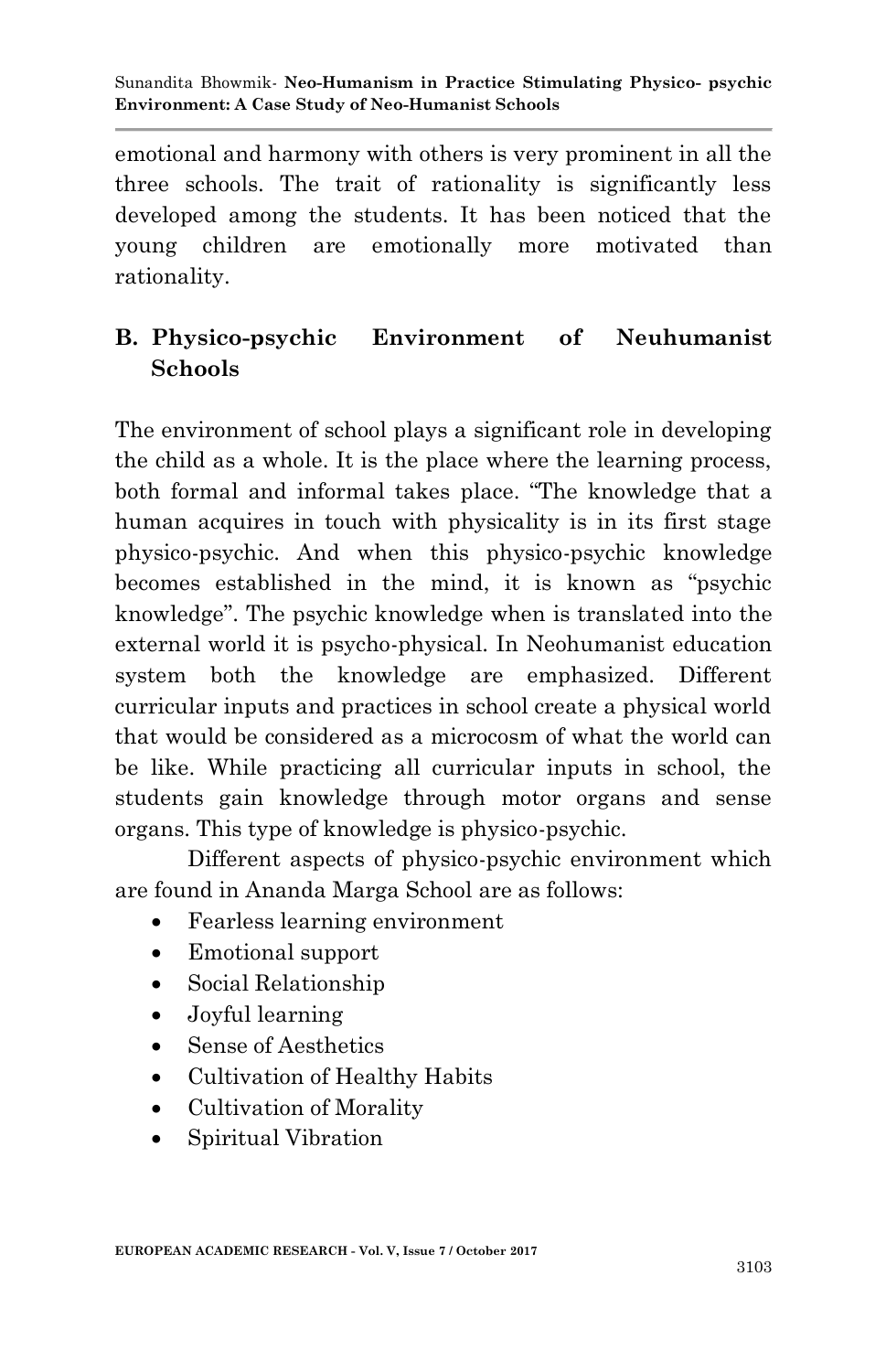Each dimension consists of many characteristics indicating the physical culture and psychic environment of school.

**Table 3: showing scores in Physico-psychic environment in three schools**

| Sl No. | Name of School | Scores on Physico- |       | Total Scores | on |
|--------|----------------|--------------------|-------|--------------|----|
|        |                | psychic aspects    | scale |              |    |
|        | School1        | 97                 | 30    |              |    |
|        | School 2       | 24                 | 30    |              |    |
|        | School 3       | 24                 | 30    |              |    |



**Figure 2: Graph showing comparison of Physico- psychic environment among three schools**

Table 3 indicates the unique features of physical world as well as psychic field prominent in three schools. The researches have observed many aspects of Neohumanism which are prominent in the school environment.

### **Fearless learning environment**

Learning in a free and fearless environment is one of the most important factors in Neohumanist education. The researcher has directly observed the atmosphere of school and has tried to explore the extent to which the school environment is fear free. While discussion with parents, it has been found that children never cry to come to school rather cry for coming to school. About ninety percent of the parents told that their children come to school in happy mood. They enjoy in coming to school. A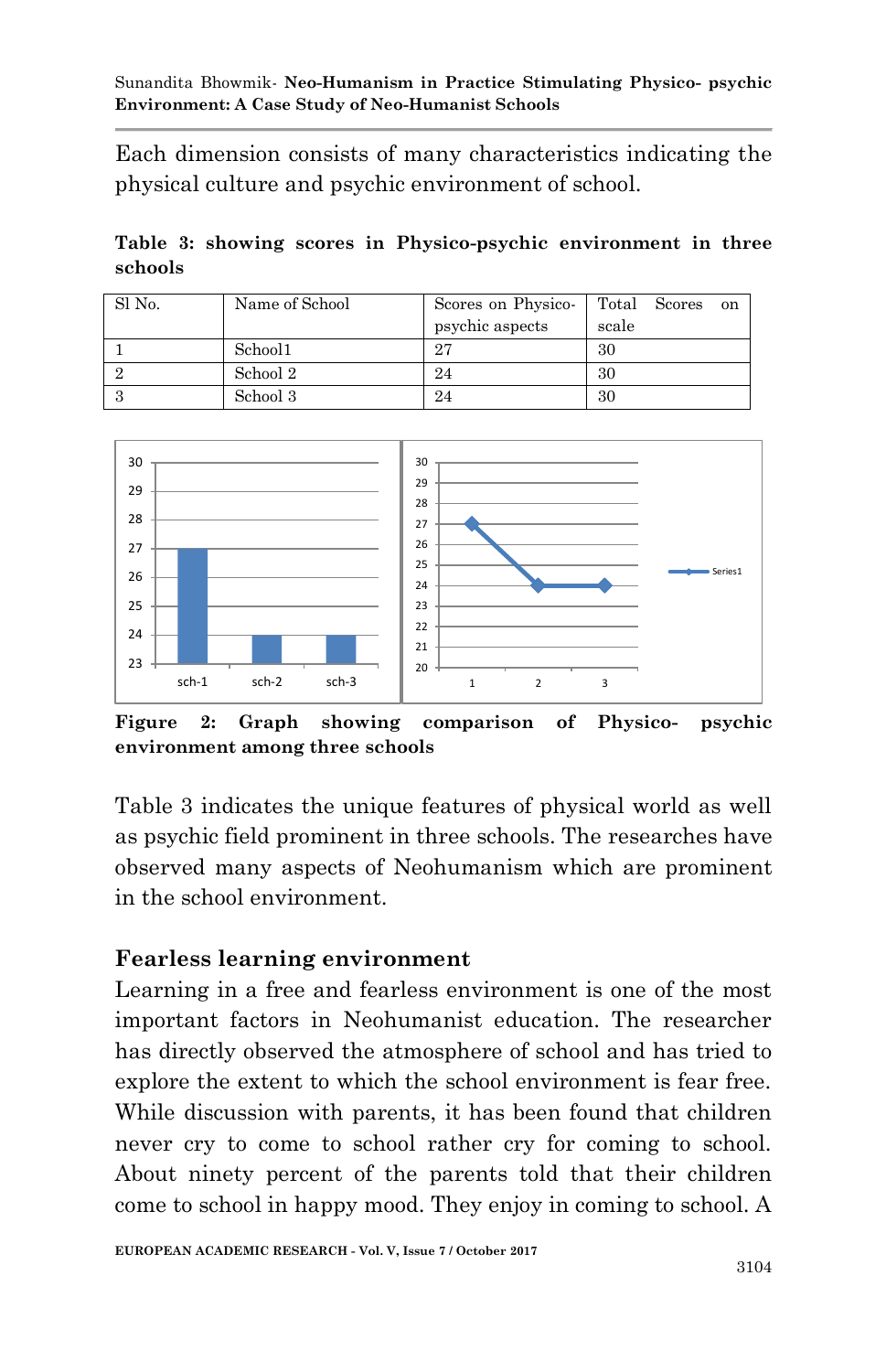child of 4 years age told, "…it was raining from the morning and mother told there is only one umbrella at home, so let your elder sister to go to school. I told no, let didi staying at home, I am going to school with this umbrella. Finally, mummy brought both of us in school."

Students enjoy different activities in school. They themselves choose the activities as per their interest and also organize and manage those activities. Students" choice is given priority. They are free to put their opinion; they can take decision and finally can execute the activities. It indicates the free atmosphere outside the classroom.

### **Emotional Support by the Teachers**

Classroom observation revealed that children get constant positive comments from teacher. Teachers provide progressive feedback individually. For example, teacher says to a Std III student, "very nice! But you are slightly below expectations, try little, I know you can". Free learning environment is there inside the classroom. Students are emotionally secured. They are allowed to take help from their peers and teachers when required. Frequent peer interactions are allowed inside the classroom. The teachers" positive comments would create an emotionally enabling classroom environment. Emotional support has been emphasized in NHE. Teacher should not show unnecessary sullenness to the students. Teachers' constant positive and constructive feedbacks intrinsically motivate students.

The following table would categorize different comments made by the teachers in specific classes.

|                    | <b>Nursery</b> | KG       | <b>STDI</b>     | <b>STD II</b> | <b>STD III</b> | <b>STD IV</b>       |
|--------------------|----------------|----------|-----------------|---------------|----------------|---------------------|
| What<br>of<br>type | Empathy        | Empathy  | Empathy,        | Empathy       | Empathy        | Encouragement       |
| and<br>comments    | and            | and      | praising<br>and | praising      | praising.      | Reassurance,        |
| communications     | praising       | praising | encouragement   | and<br>re-    | advice<br>and  | not only hollow     |
| teachers<br>have   |                |          |                 | assurance     | encouragement  | praising<br>but     |
| different<br>for   |                |          |                 |               | self<br>for    | with hints<br>and   |
| classes            |                |          |                 |               | learning       | self<br>for<br>clue |
|                    |                |          |                 |               |                | learning            |

#### **Table 4 : Categorization Matrix**

**EUROPEAN ACADEMIC RESEARCH - Vol. V, Issue 7 / October 2017**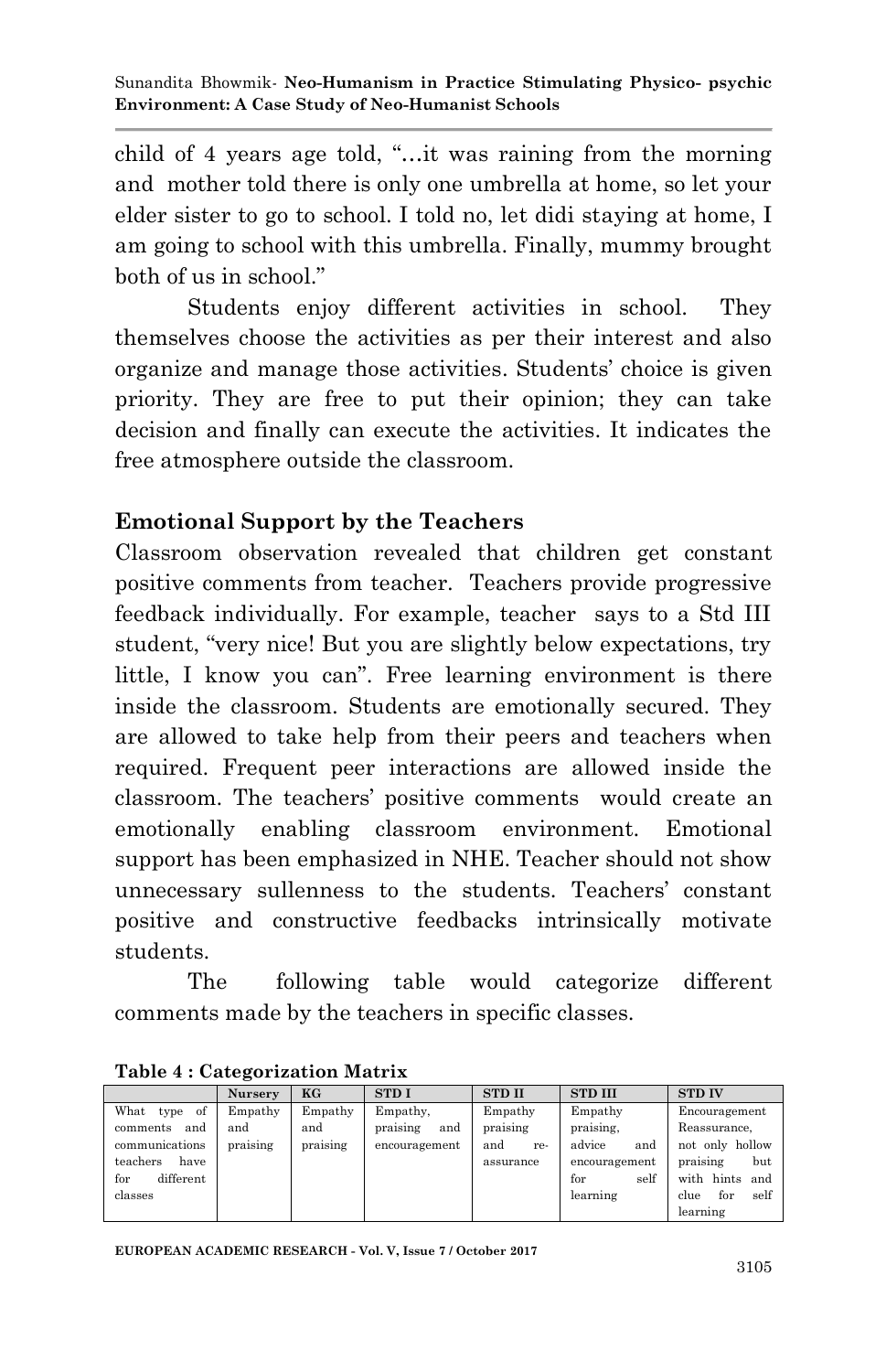

**Fig: 3. The relationship between NHE view and Classroom environment regarding Emotional Support.** 

### **Joyful learning**

Therefore, it can be concluded that the emotionally enabling atmosphere and creating thirst for knowledge of NHE have been reflected prominently in the school culture.

Neohumanist Education supports environment conducive for learning. The positive emotional bonding between teachers and students enhances learning by arousing thirsts for knowledge. Positive social and emotional development occurs when students feel that the teacher cares about them. This is an essential factor in Neohumanist education. The socioemotional relationship between teacher and student is important in Neohumanism philosophy. Teachers often hug the students and have shown physical proximity to increase the unconditional love. Learning becomes joyful when it gets infused with fun, games and play. Attention is given to meet the emotional needs of each child. Child thinks that they are the important part of the entire teaching-learning process. Students" decisions are given priority. For example, students can decide where to sit and whom to sit with in class-room. In morning assembly, few students wanted to perform Kaushiki (a 18 matra rhythmic dance). Principal allowed them to perform. Teachers allowed students to study as per their own pace and interest. Individual style of learning is encouraged. It has been observed that in order to make learning joyful, the teacher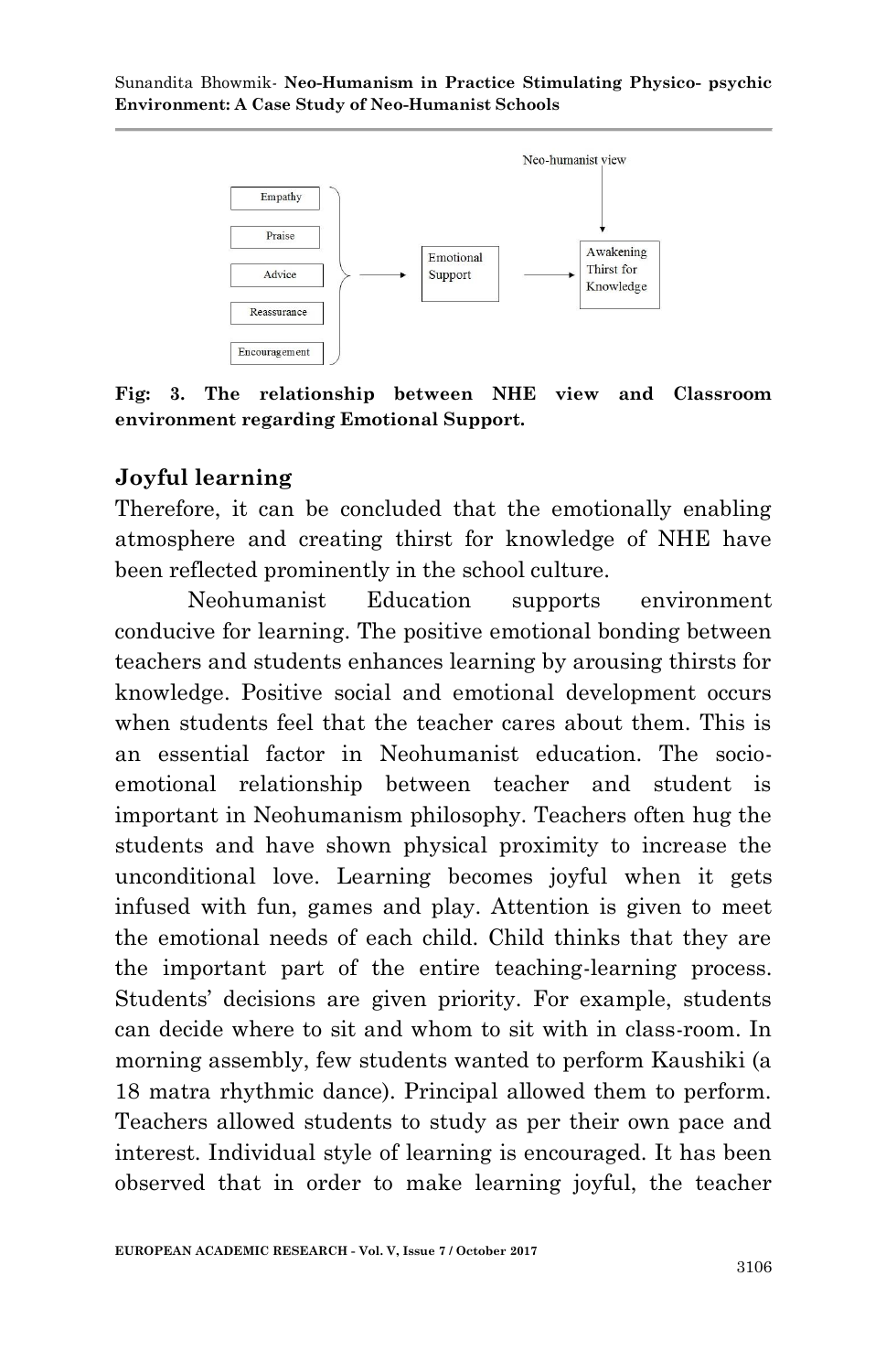integrates role play, rhymes with actions and other interesting activities.

Teachers infuse the relationship with fun and joy. Following are some the examples of such relationship that are observed in the school:

- o Teachers use laughter in class that makes children laugh
- o Teachers take part in fun and games with the children
- o Teachers integrate dance, drama and song in their class to make learning joyful. For example, teacher of KG class imitate the sounds of different animals and ask children to identify those animals. This type of environment enhances learning and also makes learning full of fun.
- o Classroom observation revealed that the teachers create a positive climate inside the classroom that fosters joyful learning.

It has been noticed that students enjoy learning when their teachers equally participating in fun and games with them.

## **Cultivation of Morality**

Researcher has found that the teachers always apply logic to clarify students" doubt. There is no rigidity of obeying anything that teachers want. Students' query regarding 'Why' and 'How' are met through logic. Teachers always encourage studying good books like life history of great heroes, autobiography of noble persons etc. The study finds are the main basis of moral development of children. The principles of harmony and universal love are embedded in curriculum both as content and as practice. The students avoid such actions and thoughts that cause harm to others even if these bring self pleasure. Fowling are some of the moral aspects found among students:

- Harmony with self
- Maintaining good relationship with others,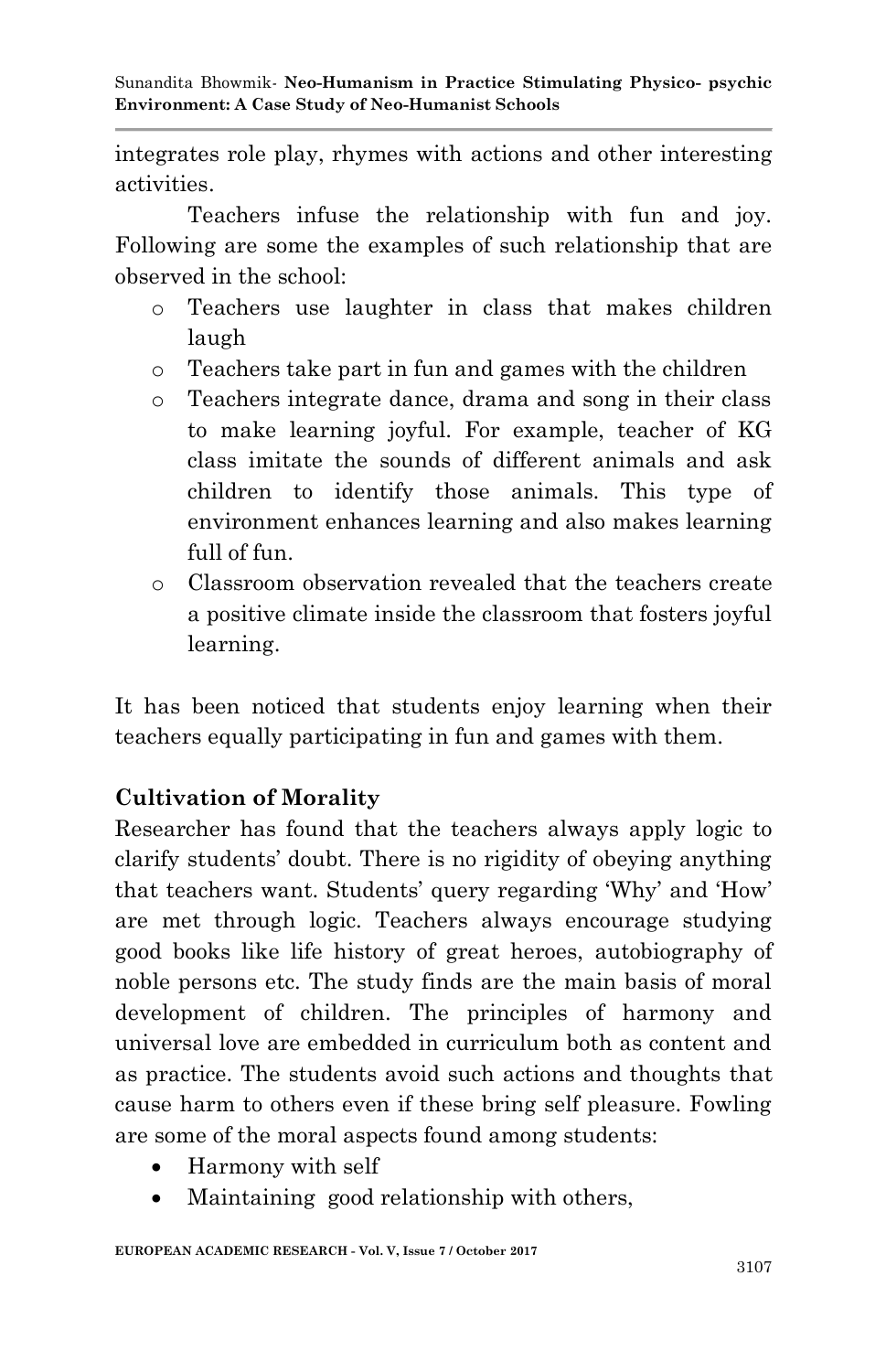- Ahimsa or non harming
	- Love for animals and plants-
	- -Not hurt with words or actions
- Universal love.
- Sense of Omnipotent's presence,
- Service spirit,
- Social welfare and
- Desire for collective good

## **Spiritual Vibration**

Cultivation of spiritual values and spiritual nourishment are the main focus of NHE curriculum. The researcher has observed that the spiritual vibration is very prominent in Ananda Marga Schools. In the schools, average 1hr 30 mins for lower primary and 45 mins for upper primary have been spent for morning circle. Morning circle includes many spiritual activities like collective prayer, collective oath taking and quiet time meditation. Another important aspect is the nun and monk participating all spiritual activities along with the students and also guided and supervised the activities. Teachers explain the content with examples from gurukul system. Story of Aruni, Vedas and Upanishadas are often illustrated in the classroom that reflect the spiritual aspect.

From the above discussion , a model of physico – psychic knowledge can be drawn. This model is the blending of Neohumanist education and the data collecting from the school –the place of practice of this theory.

# **C. Effect of Physico-psychic Environment on Socioemotional Development of Students**

It has been observed that students of A. M. School show positive emotions and inter- and intra-personal skills. Inter and intra- personal skills are closely related with morality. Practice of morality is one of the important aspects of NHE principles.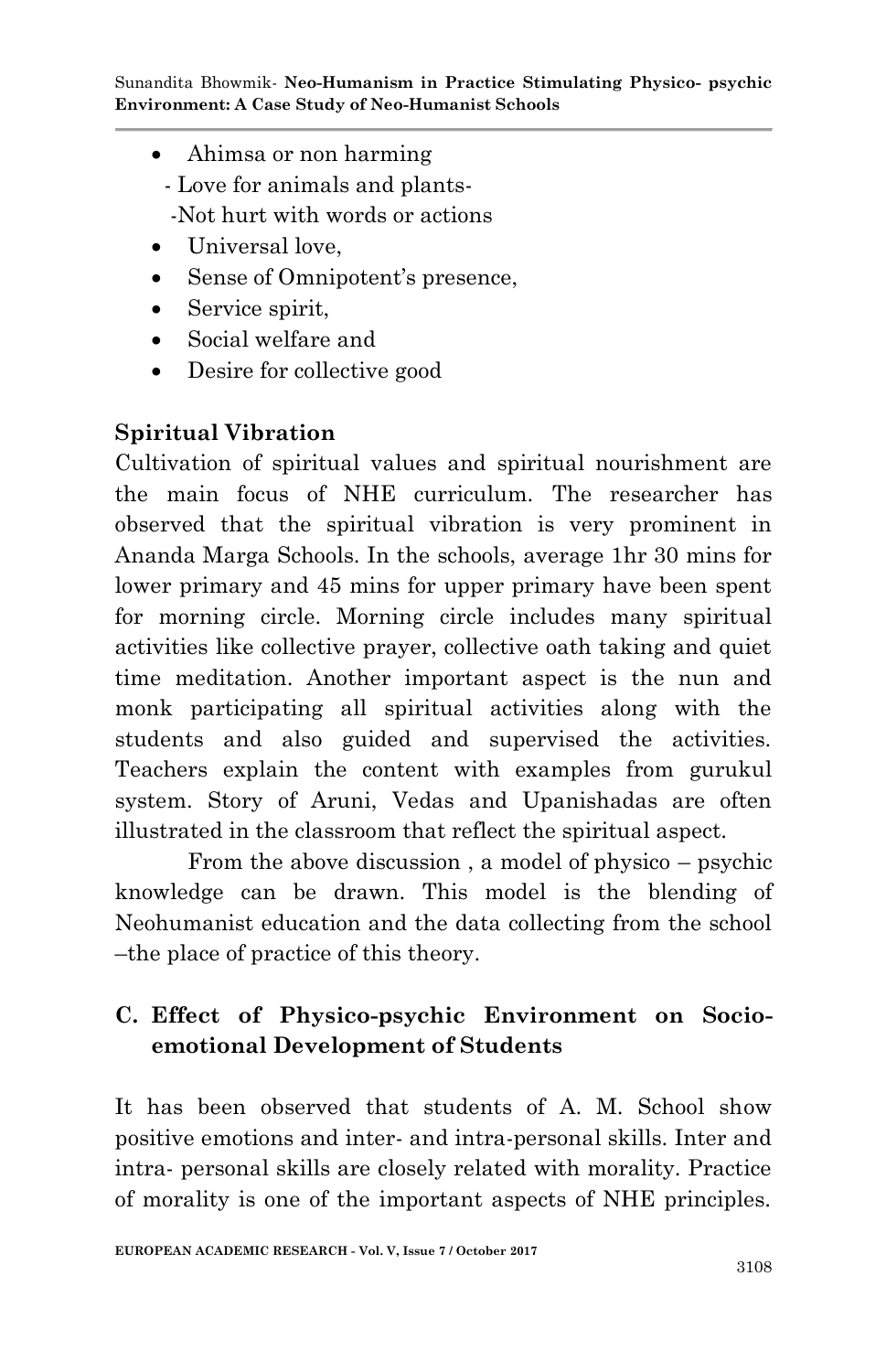Formal and informal interactions with adults provide learning opportunities whereby children can strengthen their morality.

The curricular and co curricular practices in Neohumanist Schools help in promoting emotional balance. Morning Circle is one of the important aspects of socioemotional development in NHE Schools. It helps in nurturing positive emotions. The physico-psycho-spiritual atmosphere of morning circle and aesthetic environment help in promoting emotional balance. Yoga based physical exercise, high energy level rhythmic dance gradually slows down to stable state are one of the main activities of morning circle. It is the best way to channelize students" energy in a desirable way. This is helpful in both Physical body co-ordination and emotional balance. Morning circle is a dynamic integration of music, drama, dance, yoga and guided meditation. The mind flows along with both the idea and the rhythm of the poem.

The collective rhythmic activities, yoga and guided meditation regulate the interaction among mental propensities, hormones and nerve cells and their effects on child's behavior. All these activities also regulate the secretion of the endocrine system which is most important for expression of different types of emotions and other mental propensities.

The second objective is to find out the role of NHE in developing social skills. The table 6 of inter and intrapersonal skills have given the idea that children are adopting good social skills directly imitating from the teachers. Qualitative table showed the direct verbatim of children how they copy their loving teacher. The practices of NHE focuses on interconnectedness with oneself and feelings of belongingness to the Supreme consciousness. Both of these are essential in developing social skill.

Some of the inter-personal skills observed are-i) non harming ii) seeing the bright sides of everybody iii) praising others iv) moderation v) benevolent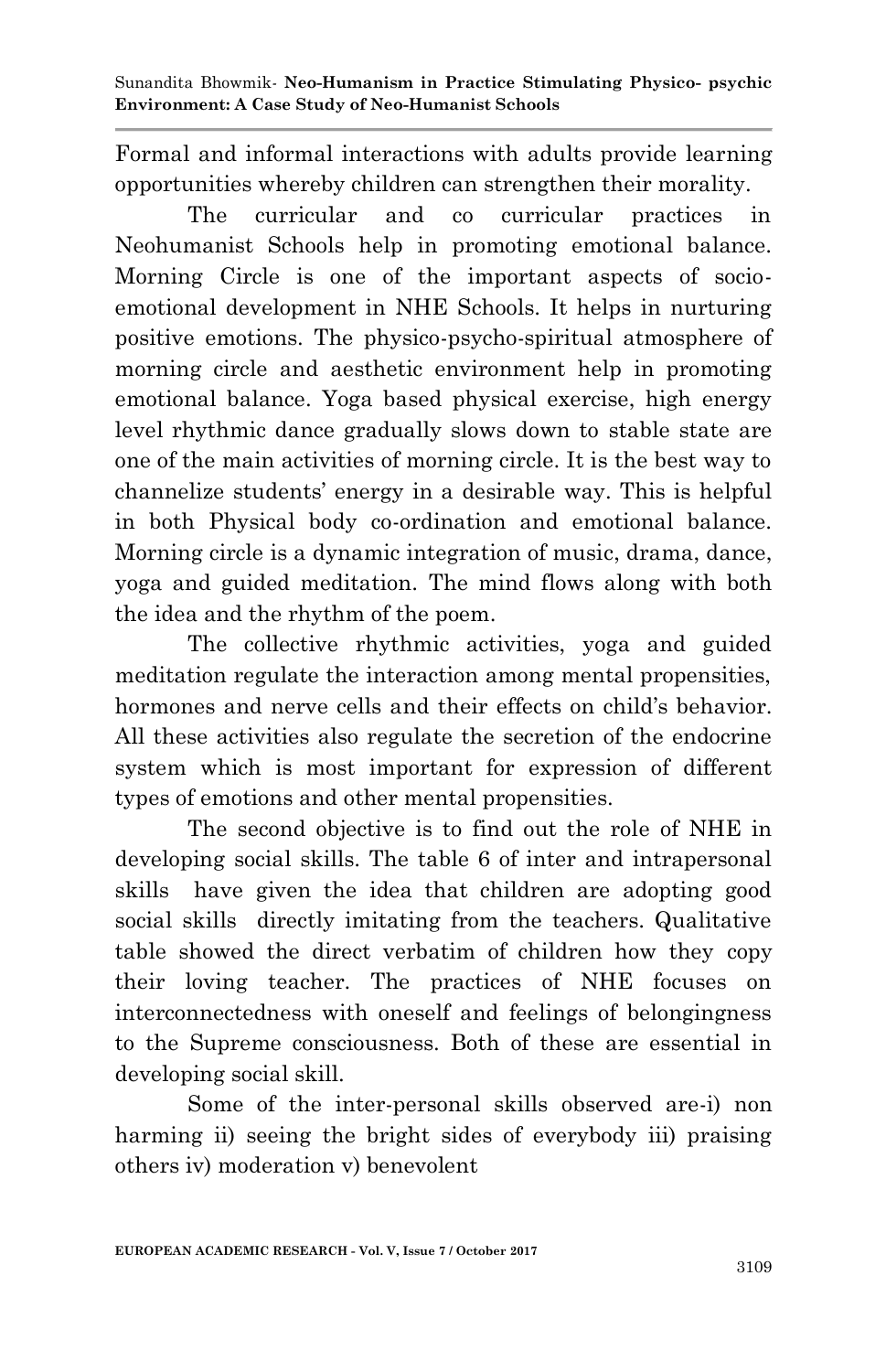Intra-personal skills are: i) control over aggressive behavior ii) mental resilience iii) contentment iv) sacrifice v) cosmic shelter. Children possessed with high rate of positive emotion will show more intra- and inter-personal skills. Neo-humanist education inculcates such values through its integrated curriculum of morality, creativity, spirituality and universal love. NHE specifically suggests ten moral principles for inter- and intrapersonal skill development.

## **D. Development of Specific Moral traits in Neohumanist Schools**

Neohumanist curriculum mainly covers two broad aspects of morality: harmony with others and harmony with self. The concept of harmony is the basis of morality. Some of the valuable moral aspects found in Neohumanist school children are: Non Harming, Benevolent truth, Non Stealing, Universal love, Moderation, Mental and physical cleanliness, service spirit, Wisdom study and Cosmic Shelter. The study has shown that regular practice of moral principles in schools help in developing conscience and higher mind of the students. The moral concept developed in students is: a) Avoiding doing harm to anybody with words, thoughts or actions. b) Avoiding the exploitation of others c) Not motivated always for selfish pleasure and most importantly, d) the sense of Omnipotent's presence everywhere**.** Neohumanist school has significant role in developing rational and logical mind of the students which in turn help students in reasoning of moral dilemmas and taking wise decision for the welfare of the society.

## **MAJOR FINDINGS**

1. It has been noticed that the unique features emphasized by Neohumanism have been prominent in Neohumanist Schools. The dimensions are: physical and moral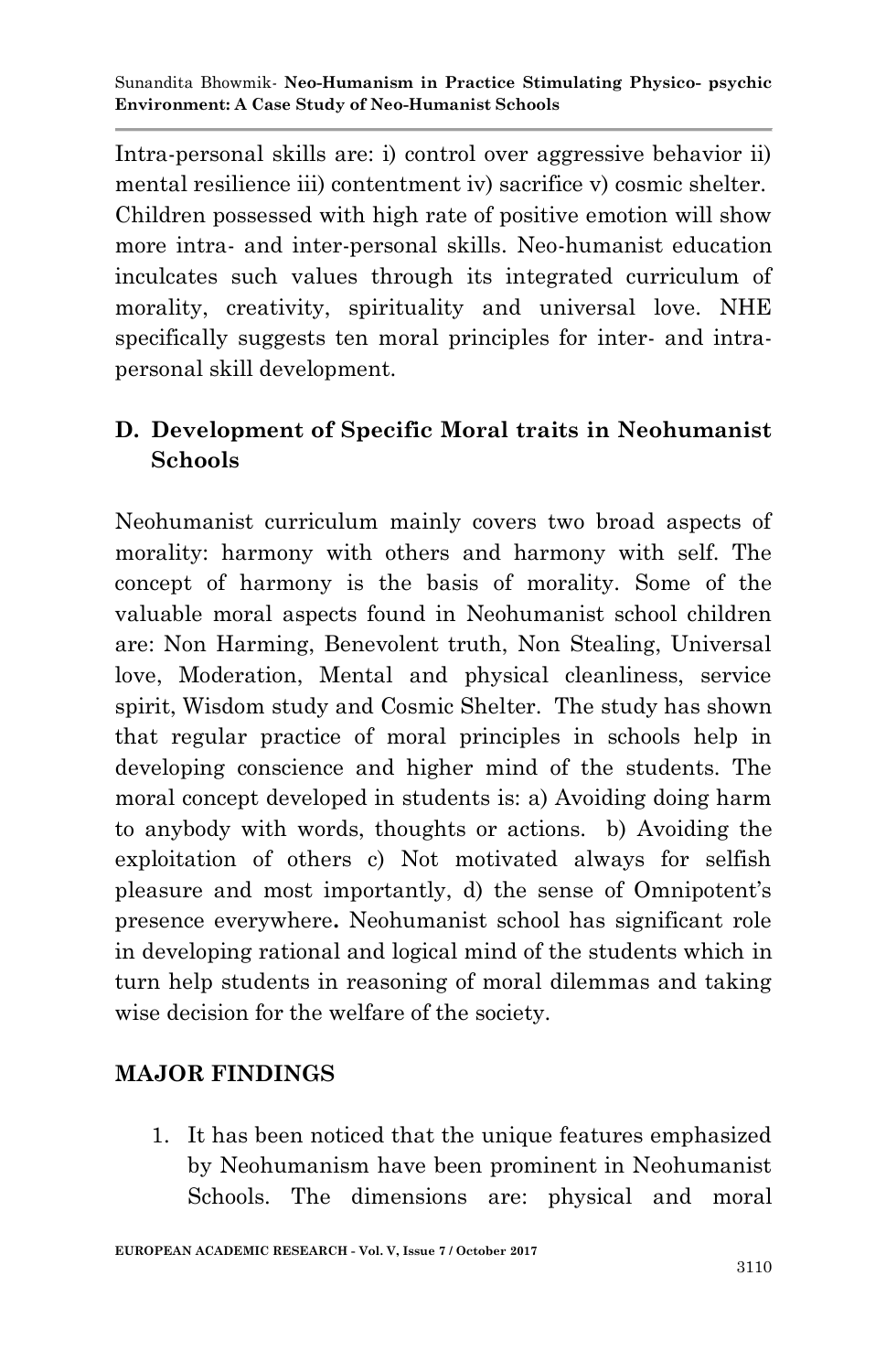development, maintaining positive and healthy inter personal relationship, development of rational and logical thinking, socio emotional maturity and environmental awareness.

- 2. It is found that the school creates proper physical culture through cultivation of various activities. The unique features of this culture are characterized by fearless and joyful learning environment, emotional support and self esteem, physical exercise and yoga, spiritual vibration, healthy diet and healthy habits, cultivation of aesthetics through dance drama, music and other self choice and adult supervised activities. This physico-psychic environment fosters thirst for knowledge among the students.
- 3. Neohumanist curriculum helps in promoting emotional balance among children. The activities carried out in morning circle and the aesthetic environment of classroom help in promoting emotional balance. NHE based teaching helps to develop inter and intra personal skills among children.
- 4. The unique moral traits found among the students of Neohumanist Schools are maintaining harmony with others and maintaining harmony with self. The data analysis revealed that early intervention in schools help in developing some basic moral concepts which are: a) Avoiding doing harm to anybody with words, thoughts or actions. b) Avoiding the exploitation of others c) Not motivated always for selfish pleasure and most importantly, d) the sense of Omnipotent's presence everywhere.

## **EDUCATIONAL IMPLICATION**

1. The primary education needs to be relooked in the light of Neohumanism. The curriculum needs to be re oriented as per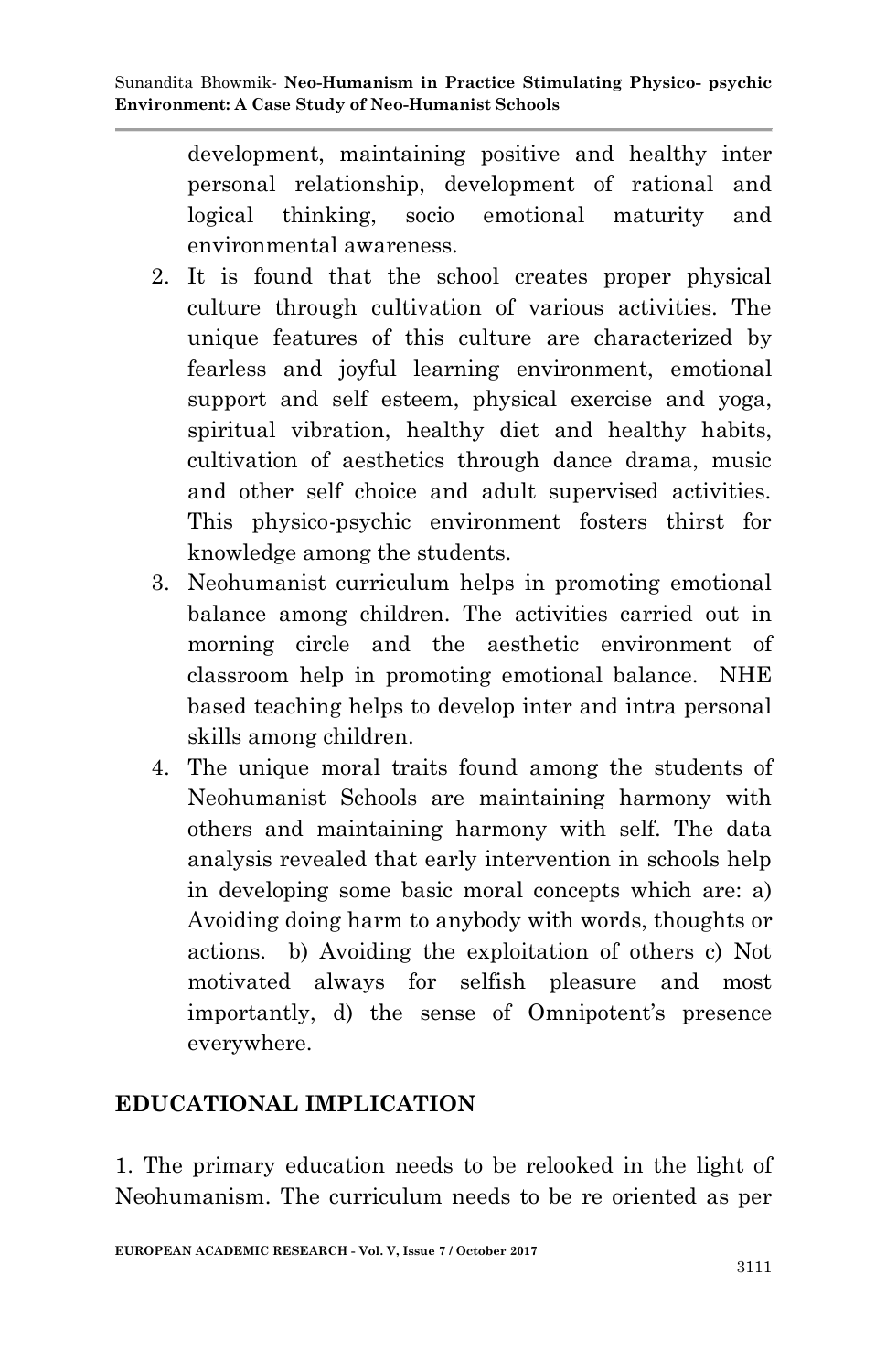the philosophy of Neohumanism. Different dimensions of Neohumanism need to be incorporated for integrated personality development of students at primary level.

2. The values embedded in the physico -psychic environment of the institutions mainly address three basic things which are considered to be the foundation of an individual and these are: knowledge of self, knowledge of others and knowledge of Environment. Hence the entire teaching learning methodology needs to be reframed.

3. In our present day society, strength of character among students are not developed well, as a result, behavior disorder becomes a common factor in adolescents. Neohumanist institutions carry out the early intervention for character building and moral practice. General Primary education should incorporate all these vital issues both as theory and as practice.

### **APPENDIX**

| Table 1: Observation Schedule of Neohumanist dimensions developed |
|-------------------------------------------------------------------|
| among the students                                                |

|   | <b>Healthy Habits</b>                      |
|---|--------------------------------------------|
|   | Wash hands before Tiffin                   |
|   | Cut nails regularly                        |
| 3 | Put off shoes outside the prayer room      |
|   | Do not like to take part in morning circle |
|   | Saying Namaskar to everybody               |
|   | Behave orderly in class                    |
|   | Do not spit anywhere                       |
|   | Never take stale food                      |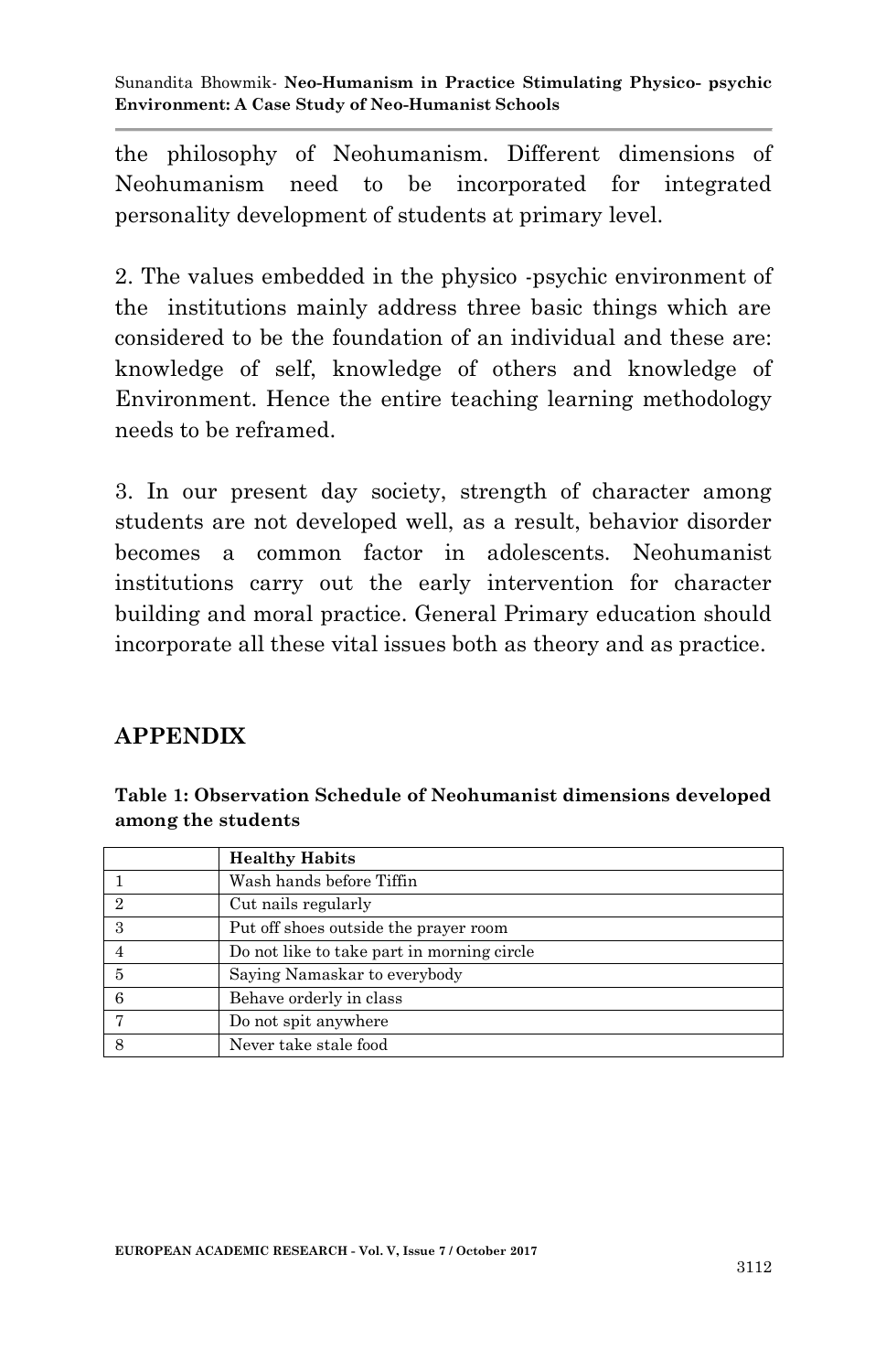| Morality-1                                                 |
|------------------------------------------------------------|
| Tear plant parts or uproot plants                          |
| Feed animals                                               |
| Selfless service                                           |
| Take belongings from others' bag                           |
| Remember that God will get hurt if I cause harm to anybody |

| Morality-2                                   |
|----------------------------------------------|
| Maintain cleanliness                         |
| Never sit silently in meditation             |
| Remember God is watching everything          |
| Enthusiastically participating in meditation |
| Show satisfaction                            |

| <b>Social Aspect</b>                   |
|----------------------------------------|
| Participate in games and sports        |
| Participate in school cultural program |
| Sit alone in class                     |
| Play alone in Tiffin period            |
| Take care of friends when getting hurt |

| Inter personal Aspect            |
|----------------------------------|
| Share happy moments with friends |
| Never accept foul play           |
| Fight with friend                |
| Praise friend                    |
| Share things with partner        |

| <b>Emotional Aspect</b>          |  |  |
|----------------------------------|--|--|
| Sit calm and quite in meditation |  |  |
| Easily melt with others' pain    |  |  |
| Like to serve people             |  |  |
| Remember the ideation of Great   |  |  |
| Respect elders                   |  |  |

|                             | <b>Rational Aspect</b>                  |  |  |
|-----------------------------|-----------------------------------------|--|--|
|                             | Accept teacher's scolding for wrong     |  |  |
| $\mathcal{D}_{\mathcal{L}}$ | Stop shouting if neighbor is seek       |  |  |
| 3                           | Never take other's belongings           |  |  |
|                             | Argue to establish wrong deeds          |  |  |
| 5                           | Stealing is wrong even if it saves life |  |  |
|                             | <b>Environmental Aspect</b>             |  |  |
|                             | Using dustbin for throwing garbage      |  |  |
| 9                           | Avoid spitting anywhere                 |  |  |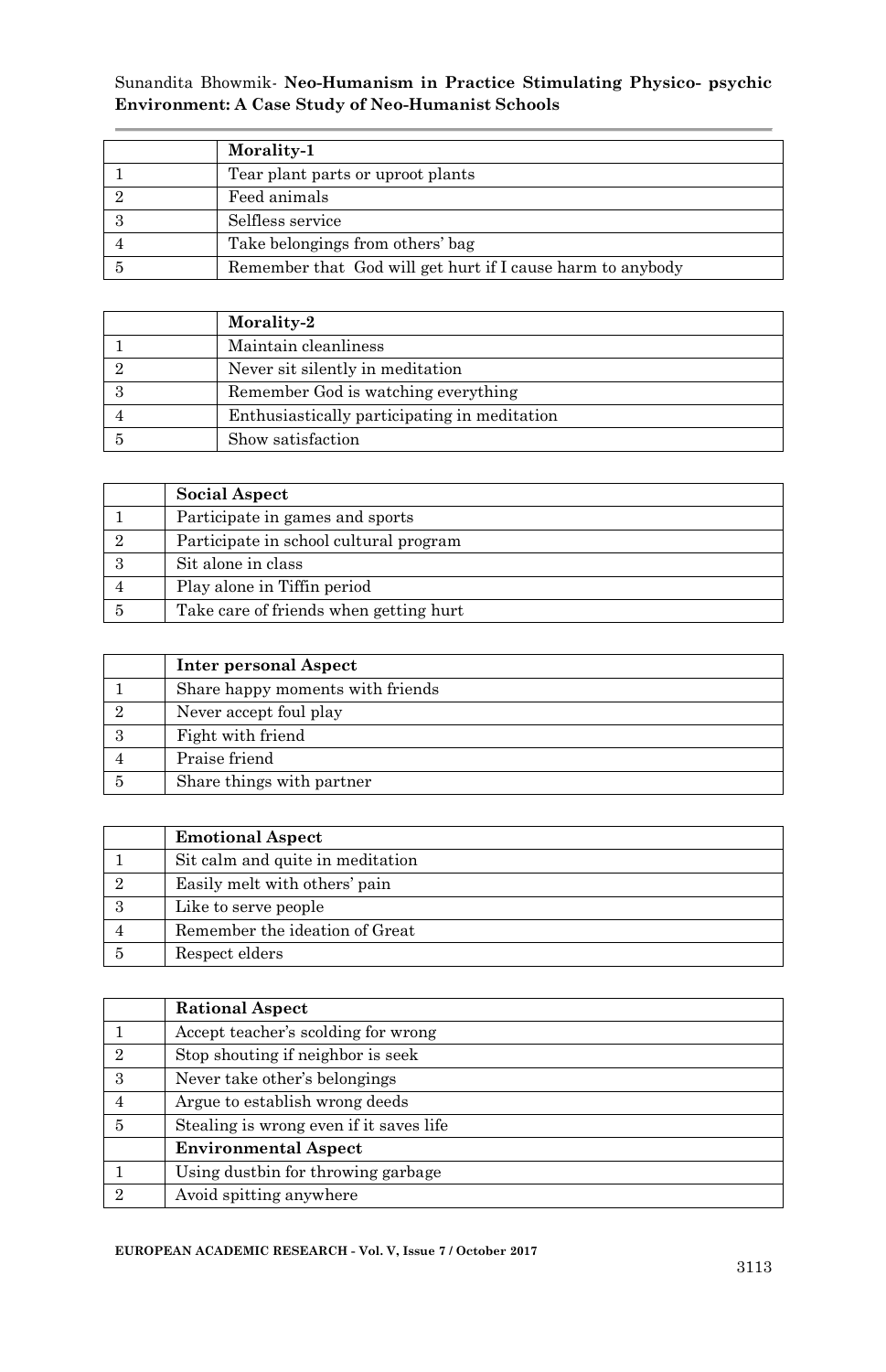| Taking care of animals and plants |
|-----------------------------------|
| Conscious about wastage of water  |
| Avoid using plastic               |

#### **Table-2: Scales of physic psychic environment of schools**

| Characteristics |                                  | Existing in School |           |           |
|-----------------|----------------------------------|--------------------|-----------|-----------|
| S1              |                                  | Very               | Prominent | Less      |
| No              |                                  | Prominent          |           | prominent |
| 1               | Fearless environment             |                    |           |           |
| $\overline{2}$  | Emotional support                |                    |           |           |
| 3               | Social Relationship              |                    |           |           |
| $\overline{4}$  | Joyful learning                  |                    |           |           |
| 5               | Sense of Aesthetics              |                    |           |           |
| 6               | Cultivation of Healthy<br>habits |                    |           |           |
| 7               | Cultivation of Morality          |                    |           |           |
| 8               | Spiritual vibration              |                    |           |           |

#### **REFERENCES:**

- 1. Anandarama, A. (2006). Philosophical Elements of NHE. *Foundations of Neohumanist Education, GN* (23), USA.
- 2. Anandarama. Brim, A (2010). Foundations of Neohumanist education: Philosophy, principles, practice. Ananda Marga Gurukul Publication. Ithaca, NY. USA**.**
- 3. Blatt, M., & Kohlberg, L. (1975). The effects of classroom discussion upon children's level of moral judgment. Journal of Moral Education, 4, 129-161.
- 4. Beaty, J. J. (2002). Observing Development of the Young Child. *Upper Saddle River, NJ*, Merrill Prentiss Hall.
- 5. Blatt, M. &. (1975). The effects of classroom discussion upon children's level of moral. *Journal of Moral Education, 4*, 129-161.
- 6. Bussey, M. (2009). Humanism and Neohumanism. *Towards a New Renaissance Presented at the NHE Global Conference in Australia*.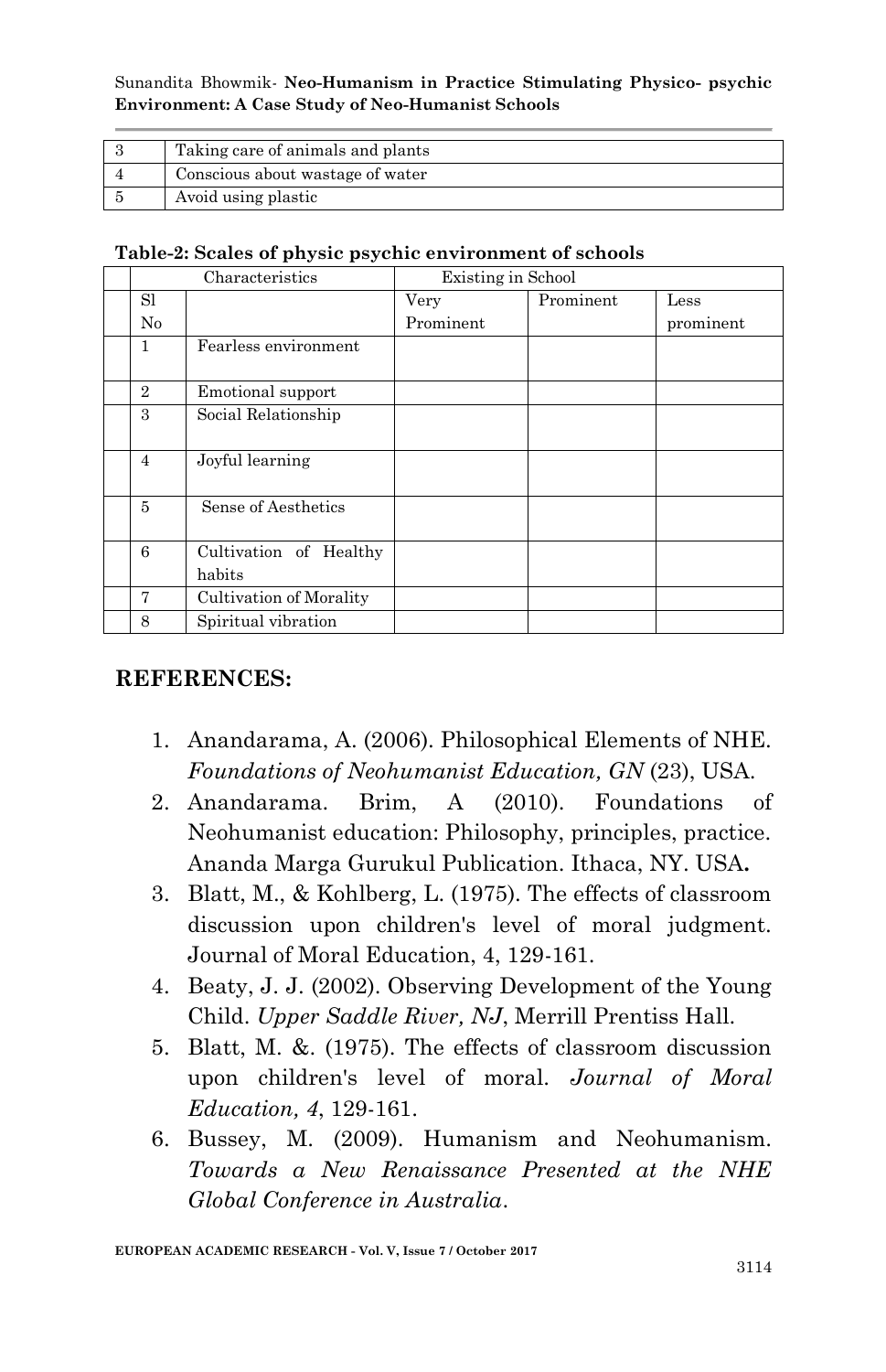- 7. Chazan, B. (1985). *Contemporary approaches to moral education: Analyzing alternative theories.* New York: Teachers College Press.
- 8. Dorothy, A. (1982). Caring and Sharing: Moral Development of Gifted Students. *The Elementary School Journal, 82* (3), 221-229. The University of Chicago Press.
- 9. Glueck, E. T (1966). A more discriminative instrument for the identification of potential delinquents. Journal of criminal law 57. 27-30.
- 10. Hendrick, J (1988). The Whole Child. Columbus, Ohio: Merrill Publishing Company
- 11. Lockwood, A. (1978). Effects of values clarification and moral development curricula on school age subjects. A critical review of recent research. Review of Education Research, 48, 325-364.
- 12. Marcus, B. (2012). Finding Relationship as a Base for Neo Humanist Classroom Practice. Gurukul Network. New York.
- 13. Mendoza, E.(2015). Neohumanism in Action in Venezuela: A Framework to be Happy, Ithaca. NY.
- 14. Merz, Ada. (2000). Neohumanist Education: Morning Circle. Zonnelicht, Netherlands.
- 15. Metsapelto, R. Pulkkinen, L (2010). A School Based Intervention Program as a Context for Promoting Socio Emotional Development in Children. Lisboa, Portugal.
- 16. Palmieri, T (2011). Ten Teaching Strategies for Transformation. GN. New York.
- 17. Pelanda, A. Andressa, and Santos P. Liana.( 2011). Circle of Love: An Instrument to Help Childhood Development. Brazil.
- 18. Sarkar, P. (1959). *Human Society part 1.* Kolkata.
- 19. Sarkar, P. (1982). *Liberation of Intellect: Neo-Humanism.* Kolkata: Ananda Marga Publications.